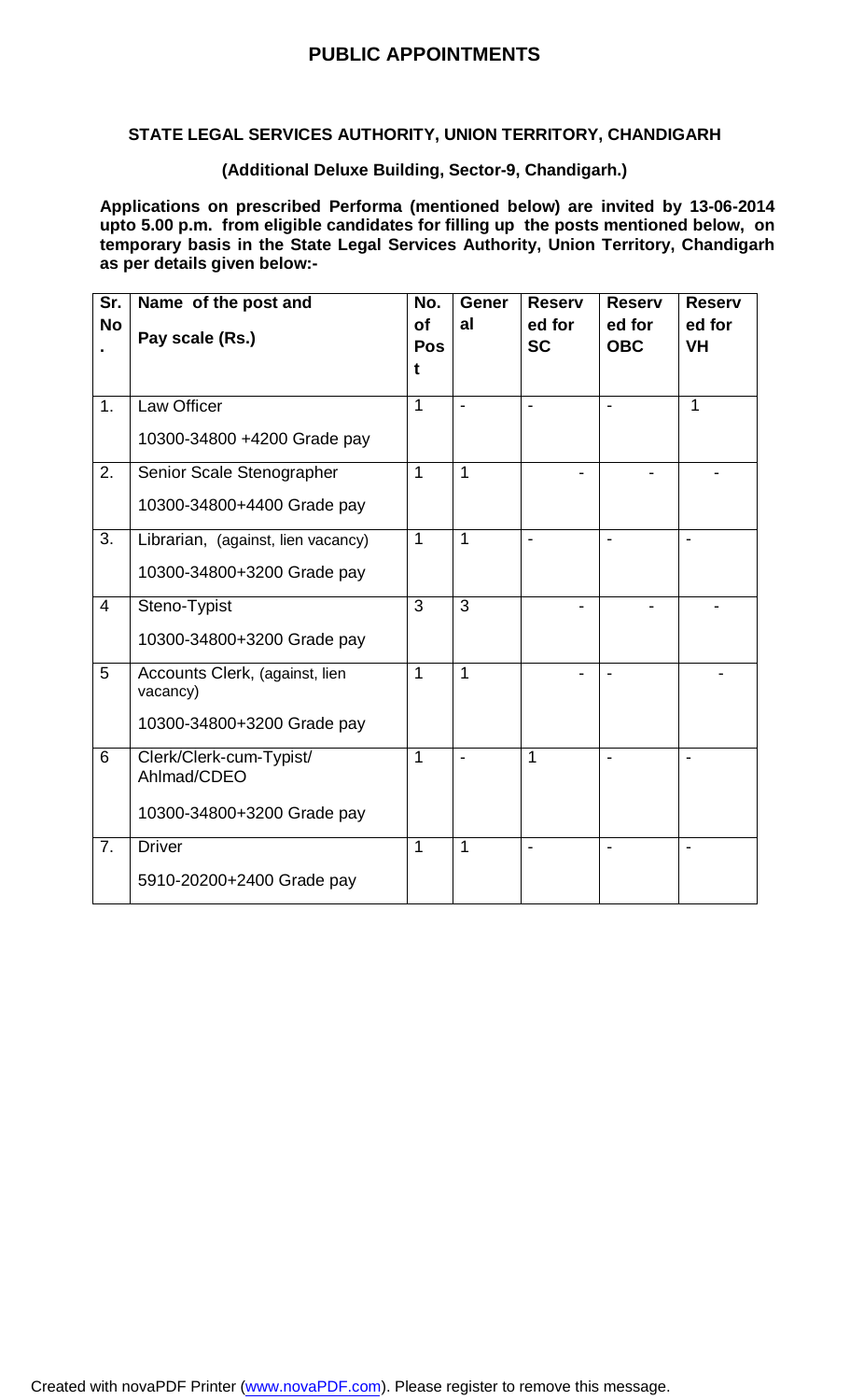# **Educational qualifications, experience and Age for the above said posts is asunder:-**

| Name of the<br><b>Post</b>                                      | <b>Qualification and Experience</b>                                                                                                                                                                                                                                                                                                                | Age                                                                                                                                                                                                                                                                                   |
|-----------------------------------------------------------------|----------------------------------------------------------------------------------------------------------------------------------------------------------------------------------------------------------------------------------------------------------------------------------------------------------------------------------------------------|---------------------------------------------------------------------------------------------------------------------------------------------------------------------------------------------------------------------------------------------------------------------------------------|
| Law officer                                                     | First Class Degree in Law of a recognized<br>University or Second class degree in law<br>with a practice at the Bar for minimum<br>period of two years or experience of<br>working on a legal post in a Government/<br>reputed Pvt. Organization for a minimum<br>period of two years.                                                             | Between 18 years to 27 years<br>able<br>for<br>(Relax<br>departmental<br>candidates up to<br>35 years for<br>appointment by dire ct recruitment<br>and up to 5 years for<br>other<br>servants<br>government<br>in.<br>accordance with the instructions of<br>the Government in India. |
| <b>Senior Scale</b><br><b>Stenographer</b>                      | Bachelor's degree from a recognized<br>university or its equivalent. Five years<br>experience in stenographer (English) line<br>in a reputed concern or public<br>sector/private sector or in the Govt.<br>Department. Speed of 120 words per<br>minutes in stenographer (English) and<br>speed of 30words per minute in<br>transcription the same | Between 21 to 30 years (Relax<br>able for departmental candidates<br>up to 35 years for appointment by<br>direct Recruitment and up to five<br>years for other Govt. servants in<br>accordance with the instructions of<br>the Govt. of India).                                       |
| Librarian<br>(against, lien<br>vacancy)                         | Bachelor of Library Science having two<br>years working experience as Such.                                                                                                                                                                                                                                                                        | Between 18 to 25 years (Relax<br>able for departmental candidates<br>up to 35 years for appointment by<br>direct Recruitment and up to five<br>years for other Govt. servants in<br>accordance with the instructions of<br>the Govt. of India).                                       |
| <b>Steno-Typist</b>                                             | Bachelor's degree and proficiency in<br><b>Operation of Computer</b><br>(Word processing and spread sheets)<br>and Speed of 80 words per minute in<br>in stenographer (English)<br>and speed of 20 words per minute in<br>transcription the same.                                                                                                  | Between 18 years 25 years (Relax<br>able for departmental candidates<br>up to 35 years for appointment by<br>direct Recruitment and up to 5<br>years for other Govt. servants in<br>accordance with the instructions of<br>the Govt. of India).                                       |
| <b>Accounts</b><br><b>Clerk</b><br>(against lien<br>vacancy)    | Bachelor's degree having Math and<br>Commerce as compulsory subjects and 3<br>years experience in the line.                                                                                                                                                                                                                                        | Between 18 years 25 years (Relax<br>able for departmental candidates<br>up to 35 years for appointment by<br>direct Recruitment and up to 5<br>years for other Govt. servants in<br>accordance with the Instructions of<br>the Govt. of India).                                       |
| <b>Clerk/Clerk-</b><br>cum-Typist/<br>Ahlmad/<br>CDEO-<br>(S.C) | Bachelor's Degree and proficiency in<br>operation of Computer (Word Processing<br>and Spread sheets) and a speed of 30<br>words per minute in English type-writing<br>and six months certificate in computer/<br>data entry course.                                                                                                                | Between 18 years 25 years (Relax<br>able for departmental candidates<br>up to 35 years for appointment by<br>direct Recruitment and up to 5<br>years for other Govt. servants in<br>accordance with the Instructions of<br>the Govt. of India).                                       |
| <b>Driver</b>                                                   | Matric pass from a recognized<br>Board/ Institution, Driving Licence of<br>Light Transport vehicles (LTVs)<br>having 5 years experience for<br>driving a light transport vehicle.                                                                                                                                                                  | Between 18 to 25 years (Relax<br>able for departmental candidates<br>up to 35 years for appointment by<br>direct recruitment and up to 5<br>Government<br>other<br>for<br>years<br>servants in accordance with<br>the<br>instructions of the Government of<br>India                   |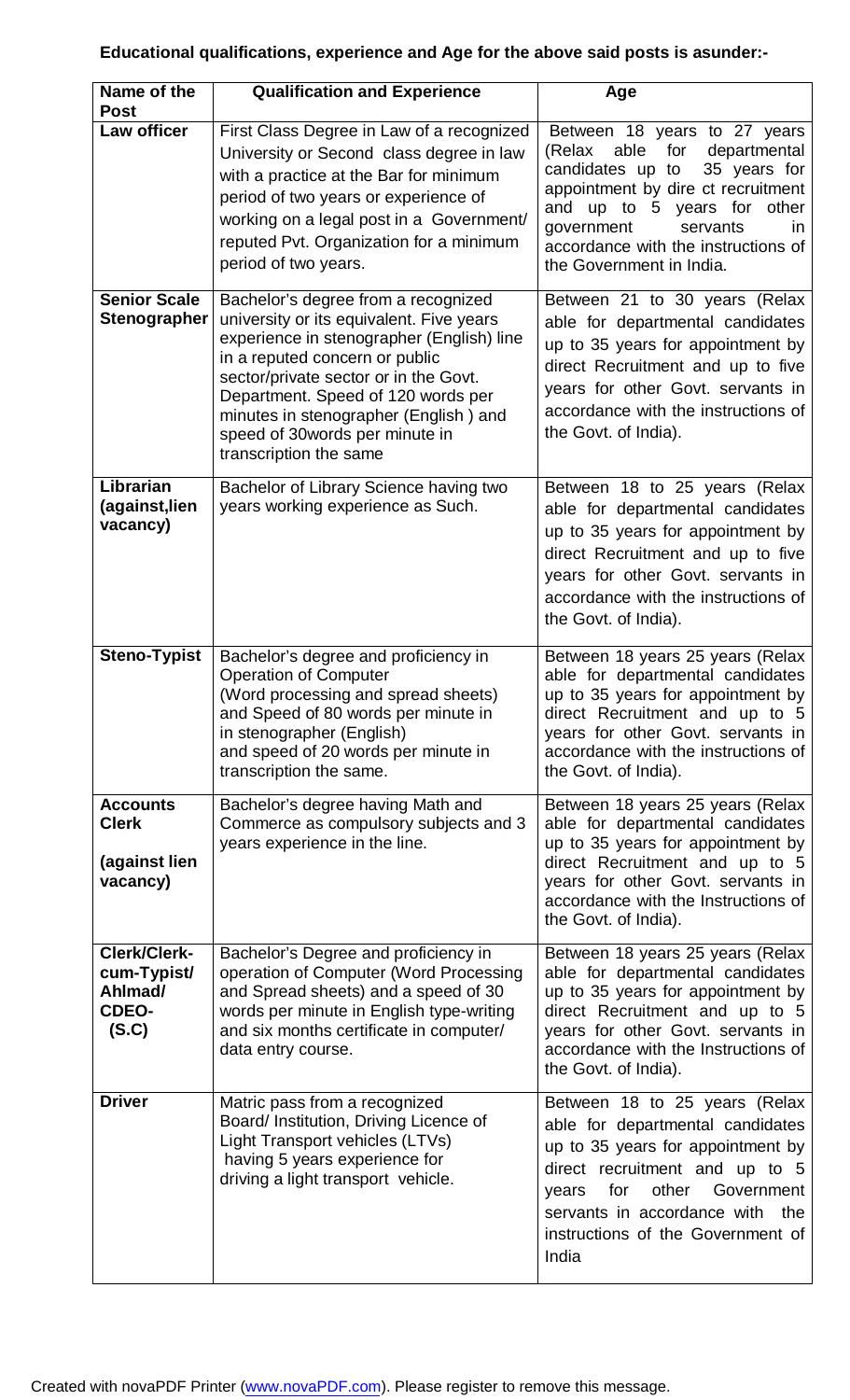#### **1. For the post of Law Officer**

|     | <b>Written Test</b> | $\therefore$ 90 Marks |
|-----|---------------------|-----------------------|
| ii) | Interview           | $\therefore$ 10 Marks |

All the eligible candidates will be called for written test containing subject of Law, General Knowledge, Current affairs, History, Aptitude, Reasoning etc. Each right answer will carry 01 mark and for each wrong answer 0.25 mark (1/4<sup>th</sup> mark) will be deducted. Duration of the paper shall be 2 hours. The candidates scoring 45 marks or above shall be called for interview.

#### **2. For the post of Senior Scale Stenographer**

- i) Stenography Test: 90 Marks
- ii). Interview: 10 Marks
- iii). All the eligible candidates will be called for Stenography Test at the speed of 120 words per minutes in stenographer (English ) and speed of 30words per minute in transcription of the same.
- iv). One mark will be deducted for each mistake.

#### **3. For the post of Steno-Typist**

- i). Stenography Test : 90 Marks
- ii). Interview : 10 Marks
- iii). All the eligible candidates will be called for Stenography Test at the speed of 80 WPM (English) and a speed of 20 WPM in transcription the same on Computer.
- iv). One mark will be deducted for each mistake.

#### **4. For the post of Clerk/Clerk-cum-Typist/Ahlmad/CDEO-(S.C)**

- i). Typewriting Test on Computer : (Qualifying Test)
- ii). Written Test **in the Strategier of the UK and Strategier Control** in the Strategier of the Strategier of the Strategier of the Strategier of the Strategier of the Strategier of the Strategier of the Strategier of the
- iii). Interview : 10 Marks
- iv). All the eligible candidates will be called for typewriting test at the speed of 35 w.p.m on Computer.

v). The candidates who qualify the typewriting test will be called for written test. There will be one paper only with two sections. The duration of the paper will be for 2 hours. Breakup of marks section-wise as follows:-

- a. General Knowledge including Mental Ability, Logical : 70 Marks Reasoning, IT, Current Affairs, History, Politics, etc
- b. Proficiency in English Language and Grammar : 20 Marks

#### **Note:- No candidate will be considered to have qualified in the written test unless or until he/she obtains atleast minimum qualifying 28 marks out of 70 and**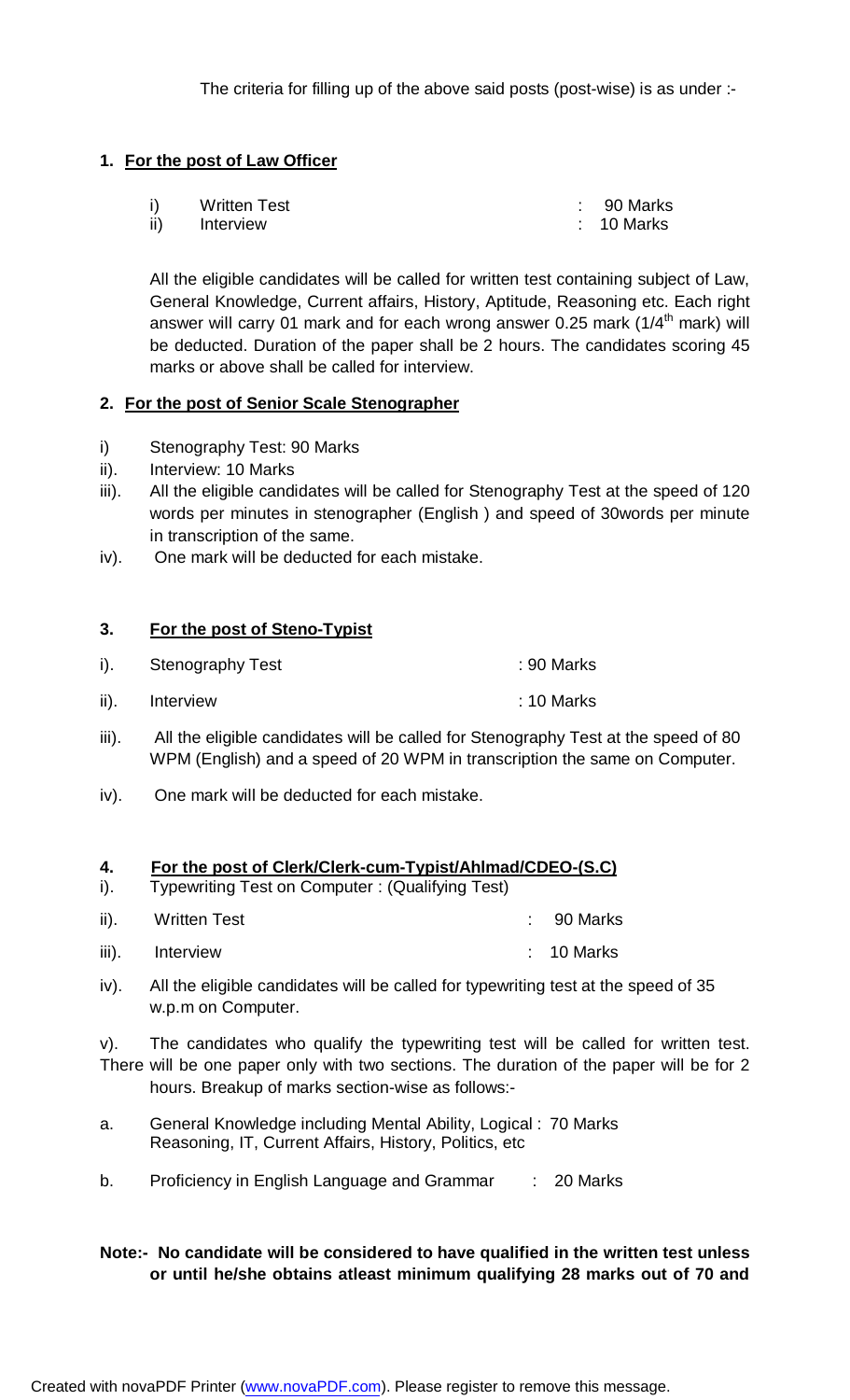### **08 marks out of 20 i.e., the candidate will have to qualify the test by obtaining the minimum 36 marks in the ratio, ibid.**

### **5 For the post of Accounts Clerk**

|     | <b>Written Test</b> | $: 90$ Marks          |
|-----|---------------------|-----------------------|
| ii) | Interview           | $\therefore$ 10 Marks |

iii) All the eligible candidates will be called for written test in which the questions to test the knowledge of accounting analytical ability, reasoning, general knowledge and English language shall be included. The merit list of the candidates will be prepared according to marks obtained by them in the written test and interview.

### **6. For the post of Librarian**

| i). Written Test | $\therefore$ 90 Marks |
|------------------|-----------------------|
| ii). Interview   | $\therefore$ 10 Marks |

iii). All the eligible candidates will be called for written test in which the questions to test the skills for library management, analytical ability, reasoning, general knowledge and English language shall be included. The merit list of the candidates will be prepared according to marks obtained by them in the written test and interview.

### **7. For the post of Driver**

| $i$ ).          | Written/Driving Test: | $\therefore$ 90 Marks |
|-----------------|-----------------------|-----------------------|
| $\mathsf{ii}$ . | Interview :           | $\therefore$ 10 Marks |

iii). All eligible candidates will be called for Driving skill Test. Only the candidates clearing the driving skill test will be eligible to appear in written test (objective test) comprising 90 questions carrying one mark each based on (i) knowledge of Motor Vehicle Act and traffic rules (ii) knowledge of vehicle repair/maintenance and (iii) basic knowledge of First Aid. The merit list of the candidates will be prepared accordingly to marks obtained by them in the written test and the interview.

#### **Note :**

1. The candidate will apply for the above said posts in the placed below prescribed format alongwith latest passport size self attested photograph duly pasted, two self addressed envelopes (size 23 X 10 cm) with postage stamp of Rs. 6/- affixed each thereupon and application fee of Rs. 100/- in the shape of Demand Draft payable at Chandigarh, drawn on any nationalized Bank in favour of Member Secretary, State Legal Services Authority U.T., Chandigarh. The name of the post applied for be clearly indicated on the envelope in which the application form is submitted. Visually Handicapped persons will be exempted from the application fee.

2. Only such persons who suffer form not less than 40 per cent of relevant disability as certified by a medical authority would be eligible for the post reserved for Visually Handicapped.

3. (i) No person shall be recruited to the post by direct appointment if he does not fall within such range of minimum and maximum age limits as may be specifically fixed by the Chandigarh Administration as per Schedule or taking into consideration the general policy of the Chandigarh Administration in respect of recruitment to similar posts, for their employees: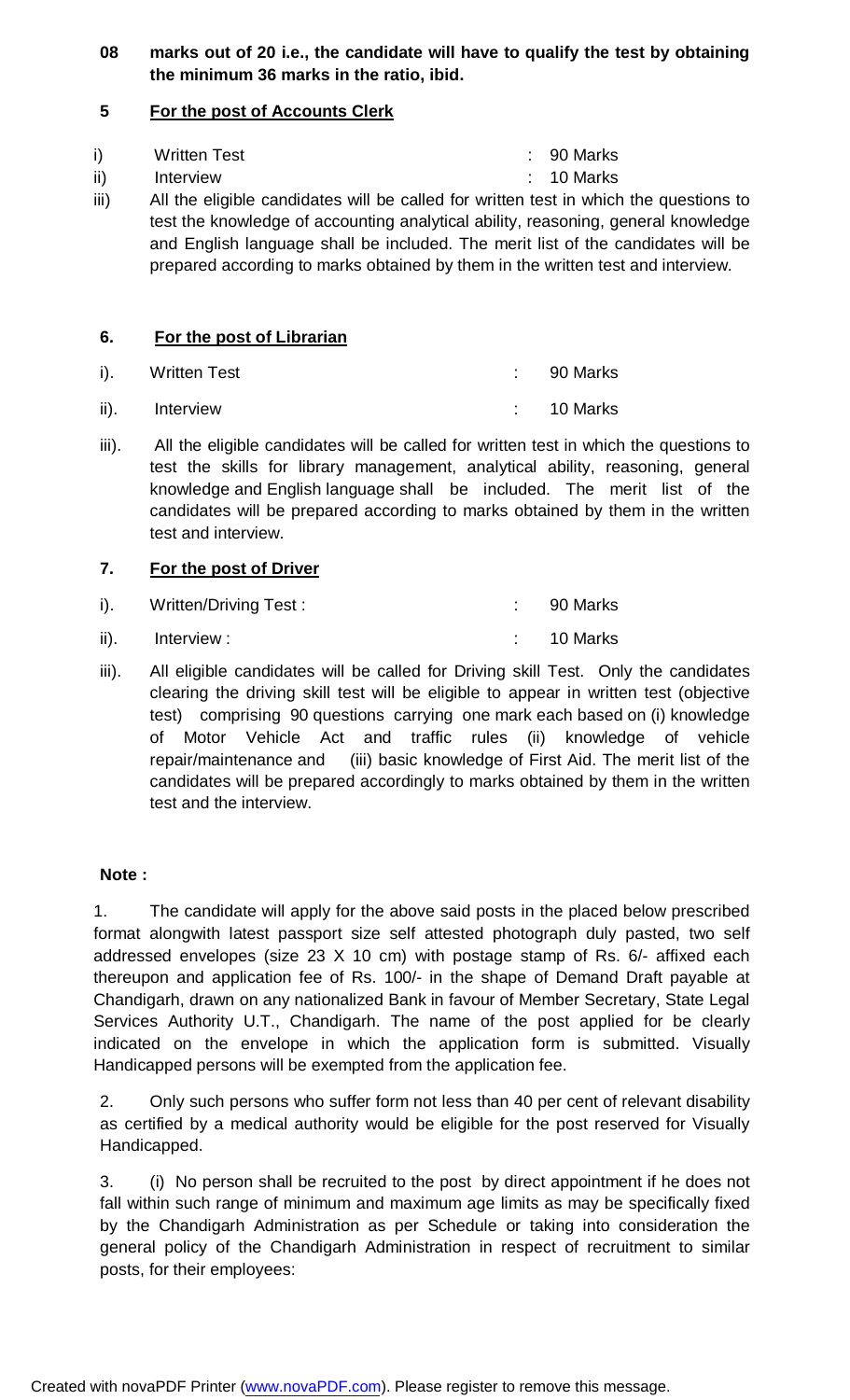Provided further that the upper age limit may be relaxed up to thirty-five years for departmental candidates and by five years for other Government servants.

Provided further that in the case of candidates belonging to Scheduled Castes and other Backward Classes, upper age limit shall be as per the general policy of the Administration for the Union Territory employees.

(ii) In the case of ex-servicemen, upper age limit shall be such as prescribed in the Rules governing the recruitment of Ex-servicemen in the Union Territory of Chandigarh, as amended from time to time.

4. No other supporting documents with regard to qualification, experience etc. are required except the caste certificate of SC/OBC category/VH disability.

5. The applications should reach by **13-06-2014** upto **5:00 pm** in the office of Member Secretary, State Legal Services Authority, Additional Deluxe Building, Ground Floor, Sector 9, U.T., Chandigarh. Applications received after the due date/time, by whatever mode, will not be entertained. Incomplete/unsigned applications will be rejected straightaway.

6. Candidates equal to 03 times of the number of vacancies in each for the posts to be filled up may be called for the Interview, on the basis of marks obtained in the Written/Stenography/Computer/Driving test (as the case may be) as per merit.

7. At the time of appearing in the Interview, the candidates will have to furnish the selfattested copies of the certificates/degrees/proof of date of birth/educational qualifications/testimonials/Driving License for the respective posts. (Driving License is required only for the post of Driver).

8. The final merit list/selection list **for the posts of Law officer, Clerks, Steno-typist, Librarian and Driver** will be prepared by adding the marks obtained in the Written/Stenography/Computer/Driving tests (as the case may be) and interview.

9. No weight age will be given to any candidate on account of experience from any Govt. body/Institute/Board/Corporation etc.

10. Prior to the appointment the exercise done will be provisional and no one have any right to stake the claim for appointment as such.

11. Government servants may apply through proper channel. Their advance applications will be considered only if received through the respective Heads of Departments with No Objection Certificate as well as Departmental/Vigilance clearance report within the prescribed period otherwise the same will be rejected straightway.

12. The dates for the Written/Stenography/Computer/Driving test and the interview will be conveyed later on.

13. The office of Member Secretary, State Legal Services Authority, U.T., Chandigarh reserves the right to decrease or increase the number of vacancies.

14. No TA/DA will be paid to the candidates for appearing in Stenography/ Written/Typing/Computer/Driving test (as the case may be) and Interview etc.

> **Member Secretary State Legal Services Authority, Union Territory, Chandigarh.**